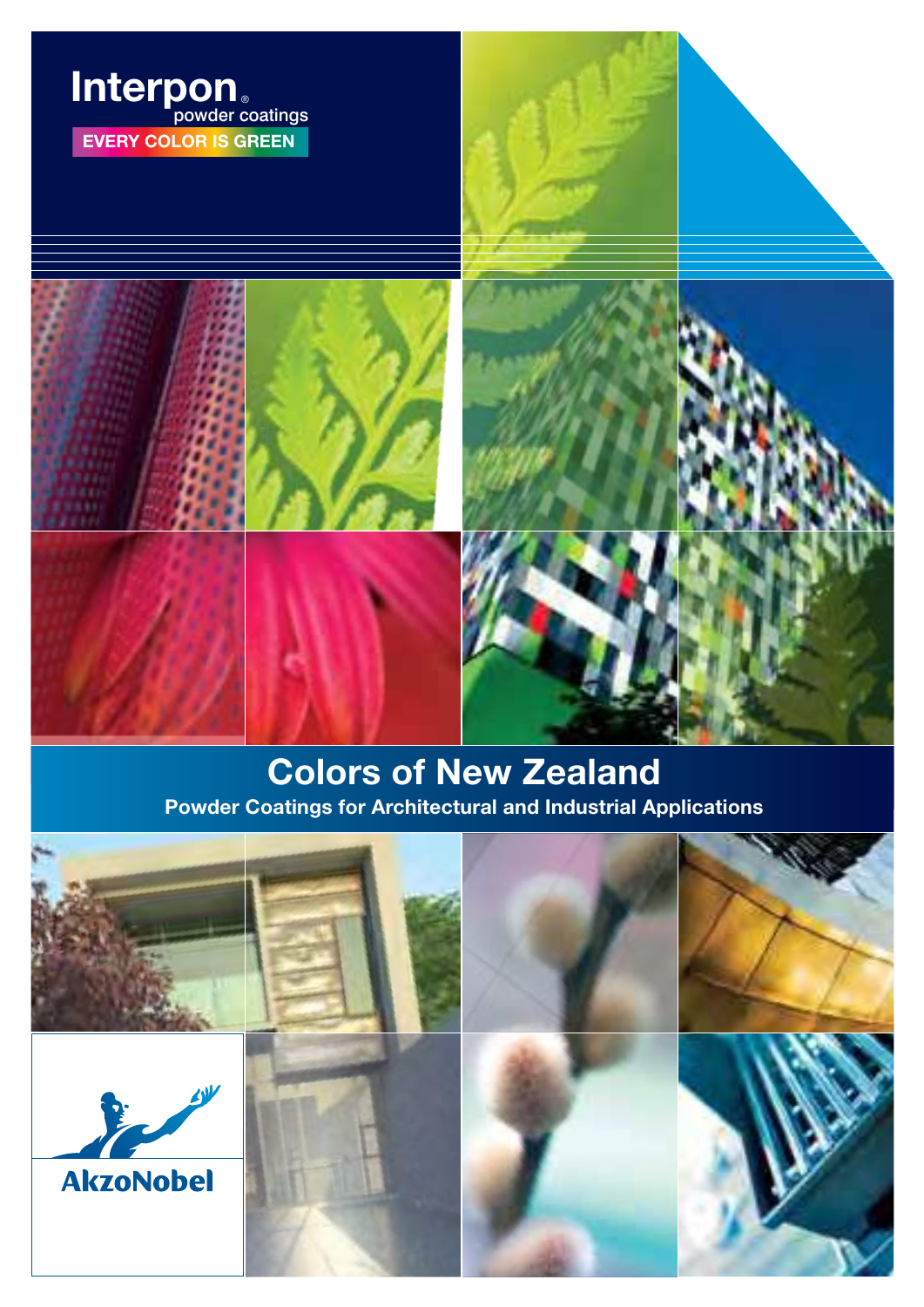At AkzoNobel our priority is our customer's successful future which is why we have consulted with many of our New Zealand customers to review the needs of the Architectural, Industrial and General Trade Coater. Based on this valuable feedback we have released **Colors of New Zealand**, featuring the most comprehensive color and product range ever supplied by AkzoNobel Powder Coatings for the Architectural, Industrial and General Trade Coater. Our aim is to provide exceptional service and contribute greater value to all our customers.

**Interpon D1010 Premium** is an ultra durable powder coating developed on in-house resin technology providing a premium finish for architectural residential and commercial applications. **Interpon D1010 Premium** offers the applicator exceptional application performance with superior mileage and the support of a global 10 year warranty.

#### THE Interpon RANGE **Interpon D1000 Interpon D1000** is a highly durable powder coating developed on proprietary technology, supported by a global 10 year warranty for color and film integrity. **Interpon D1000** provides an ideal finish for architectural residential applications. Offering the applicator excellent application performance with superior mileage, high powder utilisation and faster curing, **Interpon D1000** is our most versatile and best performing product.

**Interpon TC** is an exterior durable powder coating designed to meet the specific needs of the Industrial and General Trade Coater for interior and exterior applications. The **Interpon TC** range of powder coatings feature high transfer efficiency, excellent coverage and high levels of damage resistance. **Interpon TC** is available in an extensive range of bright colors, ripples, textures and special effect powders.

#### **Interpon D1010 Premium**

#### **Interpon TC**

#### **COLOR FREEDOM**

AkzoNobel understands the importance of color and finish for your business to satisfy customer needs. If you cannot find the right color or finish in this extensive offer, **Colors of New Zealand**, why not take advantage of our made-to-order color service.



| <b>NAME</b>                   | <b>Brand</b>   | Code          | <b>Gloss</b> | <b>Series</b>               | <b>RGB</b>    | Reflectance |
|-------------------------------|----------------|---------------|--------------|-----------------------------|---------------|-------------|
| Almond                        | Interpon D1010 | GD160A        | Satin        | Living                      | 226, 213, 191 | 67%         |
| <b>Anodic Natural Merlin</b>  | Interpon D1000 | GY243A        | Matt         | Pearlescent                 | 172, 178, 175 | 40%         |
| APO Ghost Grey                | Interpon D1010 | <b>GL183A</b> | Satin        | Living                      | 187, 193, 192 | 46%         |
| <b>Appliance White</b>        | Interpon D1010 | GA144A        | Satin        | Living                      | 249, 254, 253 | 86%         |
| <b>Arctic White</b>           | Interpon TC    | MA033A        | Gloss        | <b>Color Coordinates</b>    | 242, 253, 255 | 88%         |
| <b>Arctic White Ally</b>      | Interpon D1010 | GA145A        | Satin        | Living                      | 238, 250, 255 | 89%         |
| <b>Black</b>                  | Interpon D1000 | GN150A        | Satin        | Living                      | 51, 57, 55    | 88%         |
| <b>Blaze Blue</b>             | Interpon TC    | <b>MJ034A</b> | Gloss        | <b>Color Coordinates</b>    | 0, 131, 190   | 49%         |
| Bond Rivergum                 | Interpon D1010 | GK220A        | Matt         | Living                      | 112, 124, 110 | 22%         |
| <b>Bone White</b>             | Interpon D1010 | GD256A        | Matt         | Living                      | 200, 202, 188 | 53%         |
| <b>Bright Red</b>             | Interpon TC    | MG025A        | Gloss        | <b>Color Coordinates</b>    | 161, 64, 52   | 43%         |
| <b>Bright Silver</b>          | Interpon TC    | <b>MW201T</b> | Matt         | Clears & Silvers            | 182, 188, 187 | 45%         |
| Bright White                  | Interpon D1000 | GA030A        | Gloss        | <b>Color Coordinates</b>    | 239, 251, 255 | 89%         |
| <b>Bronco</b>                 | Interpon D1010 | GM158A        | Satin        | Living                      | 179, 171, 155 | 43%         |
| Canvas                        | Interpon D1010 | GD142A        | Satin        | Living                      | 224, 224, 212 | 66%         |
| Charcoal                      | Interpon D1010 | <b>GL290A</b> | Matt         | Living                      | 69, 76, 77    | 8%          |
| Classic Cream (Smooth Cream*) | Interpon D1000 | GD245A        | Matt         | Living                      | 239, 226, 192 | 75%         |
| Coral Black                   | Interpon D1000 | GN063A        | Gloss        | <b>Color Coordinates</b>    | 50, 55, 53    | 4%          |
| Dark Grey                     | Interpon D1010 | GL187A        | Satin        | Living                      | 66, 76, 79    | 9%          |
| <b>Desert Sand</b>            | Interpon D1010 | GD209A        | Matt         | Living                      | 201, 185, 159 | 51%         |
| Easy Clean Clear              | Interpon 200   | UZ607I        | Gloss        | Anti Graffiti               | 203, 205, 197 | 58%         |
| Endura Bronze                 | Interpon D1010 | GY248A        | Matt         | Pearlescent                 | 100, 99, 92   | 12%         |
| Flame Red                     | Interpon TC    | MG071A        | Gloss        | <b>Color Coordinates</b>    | 163, 55, 51   | 60%         |
| French Blue                   | Interpon TC    | <b>MJ067A</b> | Gloss        | <b>Color Coordinates</b>    | 54, 101, 173  | 38%         |
| French Grey                   | Interpon D1010 | GK164A        | Satin        | Living                      | 149, 157, 141 | 33%         |
| French White                  | Interpon D1010 | GA136A        | Satin        | Living                      | 252, 255, 249 | 88%         |
| Gravel                        | Interpon D1010 | <b>GN168A</b> | Satin        | Living                      | 60, 67, 68    | 7%          |
| <b>Grey Friars</b>            | Interpon D1010 | GL265A        | Matt         | Living                      | 82, 90, 91    | 10%         |
| High Voltage Pearl            | Interpon D1010 | GY135A        | Satin        | Pearlescent                 | 100, 105, 103 | 14%         |
| Ironsand                      | Interpon D1010 | GM233A        | Matt         | Living                      | 72, 74, 69    | 7%          |
| Karaka                        | Interpon D1010 | GK297A        | Matt         | Living                      | 65, 70, 71    | 7%          |
| Lawn Green                    | Interpon TC    | MK038A        | Gloss        | <b>Color Coordinates</b>    | 65, 105, 71   | 18%         |
| Lemon Yellow                  | Interpon TC    | ME068A        | Gloss        | <b>Color Coordinates</b>    | 254, 223, 71  | 80%         |
| Lichen                        | Interpon D1010 | GM264A        | Matt         | Living                      | 150, 145, 123 | 29%         |
| Lignite                       | Interpon D1010 | GM284A        | Matt         | Living                      | 86, 80, 71    | 7%          |
| Magnolia                      | Interpon D1010 | GD110A        | Satin        | Living                      | 224, 215, 185 | 65%         |
| Matt Black                    | Interpon D1010 | GN291A        | Matt         | Living                      | 50, 55, 54    | 4%          |
| Mercury Silver                | Interpon D1000 | GW003K        | Gloss        | <b>Clears &amp; Silvers</b> | 193, 200, 199 | 52%         |
| MetaPrep <sup>™</sup> Grey    | Interpon 100   | EL286A        | Primer       | Primers                     | 188, 192, 189 | 47%         |
| Mid Bronze                    | Interpon D1010 | <b>GM208A</b> | Matt         | Living                      | 75, 70, 62    | 8%          |
| Millennium Silver             | Interpon D1010 | GY118A        | Satin        | Pearlescent                 | 155, 161, 158 | 33%         |
| Mist Green                    | Interpon D1010 | GK246A        | Matt         | Living                      | 128, 137, 117 | 26%         |
| Navy                          | Interpon TC    | <b>MJ011A</b> | Gloss        | <b>Color Coordinates</b>    | 53, 75, 94    | 11%         |
| New Denim Blue                | Interpon D1010 | <b>GJ276A</b> | Matt         | Living                      | 81, 92, 98    | 12%         |
| Off White                     | Interpon D1010 | GD106A        | Satin        | Living                      | 240, 235, 215 | 77%         |
| O'Keefe Grey                  | Interpon D1010 | GL117A        | Satin        | Living                      | 206, 205, 194 | 56%         |
| Olive                         | Interpon D1010 | GK107A        | Satin        | Living                      | 69, 68, 59    | 7%          |
| <b>Oyster Grey</b>            | Interpon D1000 | GL258A        | Matt         | Living                      | 212, 218, 212 | 61%         |

### **Colors of New Zealand**



For smaller projects requiring as little as 20kg, **Interpon MiniB**™ and **Interpon MiniB™ Micro** provide fast service on small batch made-to-order colors that are specific to your needs. Some conditions do apply such as choice of color and product. Please contact the AkzoNobel Customer Care Team for additional advice.

#### **HOW TO SPECIFY Interpon POWDER COATINGS**

Once you have chosen Interpon Powder Coatings for your project, it's important to use the correct product. So we make specifying Interpon powder coatings easy. Simply: a. Nominate the Interpon product. e.g. Interpon D1000 b. Nominate the color, finish and product code. e.g. Anodic Natural Merlin Matt GY243A. To find your nearest Interpon applicator, please contact your Interpon representative or the AkzoNobel Customer Care Team.

#### **COLORS OF NEW ZEALAND DESIGN RANGE:**

**Interpon Living Series** - A classic range of local favourites in subtle and neutral shades.

**Interpon Pearlescent Range** - A soft metallic finish offering a timeless pearlescent lustre.

**Interpon Sablé**™ **Collection** - An exclusive tactile appearance offering enhanced surface scuff resistance.

**Interpon Color Energy** - A collection of striking colors to brighten modern features.

**Interpon Ripple Series** - A distinctive course texture finish which also masks substrate or surface defects.

#### **Interpon Bright Silvers** -

Patented "AS Particle Management Technology", delivering enhanced application and recycling of bright metallics.

**Interpon Primers** - Enhanced corrosion resistance and service life for steel and other metals.

**Interpon Anti Graffiti** - An Easy Clean solution for removal of graffiti.

**Interpon Clear** - A transparent powder coating exhibiting outstanding clarity and durability.

| <b>NAME</b>                      | <b>Brand</b>   | Code          | <b>Gloss</b>   | <b>Series</b>               | <b>RGB</b>    | Reflectance |
|----------------------------------|----------------|---------------|----------------|-----------------------------|---------------|-------------|
| Pale White                       | Interpon D1000 | GA154A        | Satin          | Living                      | 226, 234, 229 | 71%         |
| Pearl White                      | Interpon D1000 | GA078A        | Gloss          | <b>Color Coordinates</b>    | 249, 255, 255 | 91%         |
| Permanent Green                  | Interpon D1010 | GK253A        | Matt           | Living                      | 62, 87, 73    | 11%         |
| Pewter Pearl                     | Interpon D1000 | GY199A        | Satin          | Pearlescent                 | 137, 143, 141 | 26%         |
| Pioneer Red                      | Interpon D1010 | GG235A        | Matt           | Living                      | 130, 72, 64   | 30%         |
| Pottery                          | Interpon D1000 | GM175A        | Satin          | Living                      | 185, 173, 151 | 43%         |
| Primrose                         | Interpon D1000 | GD037A        | Gloss          | <b>Color Coordinates</b>    | 248, 233, 194 | 80%         |
| PZ550 MetaZinc™                  | Interpon 100   | ALZ55N        | Primer         | Primers                     | 105, 114, 114 | 16%         |
| PZ770 Zinc Primer                | Interpon 100   | ALZ77F        | Primer         | Primers                     | 106.111.107   | 15%         |
| Rangoon Green                    | Interpon D1010 | GK184A        | Satin          | Living                      | 66, 74, 65    | 8%          |
| Ripple APO Grey                  | Interpon TC    | ML463A        | Gloss          | Ripples                     | 179, 184, 181 | 43%         |
| Ripple Black                     | Interpon TC    | MN427A        | Gloss          | Ripples                     | 49, 55, 53    | 4%          |
| Ripple Black Leather             | Interpon 700   | <b>EN432A</b> | Matt           | Ripples                     | 50, 55, 53    | 4%          |
| <b>Ripple Graphite</b>           | Interpon 700   | EY422A        | Matt           | <b>Ripples</b>              | 89, 93, 90    | 11%         |
| <b>Ripple White</b>              | Interpon TC    | MA494A        | Gloss          | Ripples                     | 251, 255, 255 | 91%         |
| Rivergum Beige                   | Interpon D1010 | <b>GD185A</b> | Satin          | Living                      | 229, 219, 200 | 68%         |
| Sable™ Asteroid                  | Interpon D1000 | GN271A        | Texture        | Sable                       | 94, 94, 85    | 12%         |
| Sable <sup>™</sup> Bass          | Interpon D1000 | <b>GN297A</b> | Texture        | Sable                       | 75, 82, 80    | 8%          |
| Sable <sup>™</sup> Black         | Interpon D1000 | GN341A        | Texture        | Sable                       | 49, 54, 52    | 4%          |
| Sable <sup>™</sup> Brilliance    | Interpon D1000 | GL277A        | <b>Texture</b> | Sable                       | 100, 104, 101 | 13%         |
| Sable™ Core Ten™                 | Interpon D1000 | GX350A        | Texture        | Sable                       | 95, 72, 58    | 12%         |
| Safety Yellow                    | Interpon TC    | ME096A        | Gloss          | <b>Color Coordinates</b>    | 248, 172, 50  | 75%         |
| Sandstone Grey                   | Interpon D1010 | GL281A        | Matt           | Living                      | 137, 140, 135 | 25%         |
| Scoria                           | Interpon D1010 | GG296A        | Matt           | Living                      | 110, 71, 63   | 19%         |
| Shale Grey (Gull Grey*)          | Interpon D1000 | <b>GL284A</b> | Matt           | Living                      | 194, 197, 191 | 49%         |
| Signal Red                       | Interpon TC    | <b>MG036A</b> | Gloss          | <b>Color Coordinates</b>    | 169, 64, 53   | 49%         |
| SilvaChrome                      | Interpon 200   | P3000I        | Gloss          | <b>Clears &amp; Silvers</b> | 202, 205, 200 | 54%         |
| Silver Comet                     | Interpon D1000 | GY184C        | Satin          | Pearlescent                 | 147, 152, 148 | 29%         |
| <b>Silver Pearl</b>              | Interpon D1010 | GY120A        | Satin          | Pearlescent                 | 180, 184, 180 | 45%         |
| Slate Blue                       | Interpon D1010 | GJ114A        | Satin          | Living                      | 61, 75, 84    | 11%         |
| Space Blue                       | Interpon TC    | <b>MJ008A</b> | Gloss          | <b>Color Coordinates</b>    | 44.70.116     | 17%         |
| Stone Beige                      | Interpon D1000 | GD247A        | Matt           | Living                      | 206, 189, 161 | 56%         |
| Storm Blue                       | Interpon D1010 | <b>GJ269A</b> | Matt           | Living                      | 68, 87, 95    | 12%         |
| SupaClear                        | Interpon 600   | JZ009K        | Gloss          | <b>Clears &amp; Silvers</b> | 216, 219, 212 | 62%         |
| Surfmist (Cloud*)                | Interpon D1000 | GA236A        | Matt           | Living                      | 230, 233, 224 | 71%         |
| <b>Tique Steel</b>               | Interpon D1010 | GW113A        | Satin          | Pearlescent                 | 86, 91, 92    | 11%         |
| Titania                          | Interpon D1010 | GA275A        | Matt           | Living                      | 232, 233, 223 | 72%         |
| <b>Titanium Lisse Brilliance</b> | Interpon TC    | <b>MW112F</b> | Satin          | <b>Clears &amp; Silvers</b> | 168, 174, 171 | 38%         |
| <b>Treasured Silver</b>          | Interpon D1000 | GW103K        | Satin          | Pearlescent                 | 153, 159, 158 | 32%         |
| <b>Ultra Silver</b>              | Interpon D1000 | <b>GY070A</b> | Gloss          | <b>Clears &amp; Silvers</b> | 174, 183, 185 | 43%         |
| Wedgewood                        | Interpon D1010 | <b>GJ180A</b> | Satin          | Living                      | 99, 134, 160  | 32%         |
| White                            | Interpon D1000 | GA124A        | Satin          | Living                      | 250, 255, 253 | 91%         |
| White Birch                      | Interpon D1000 | GA057A        | Gloss          | <b>Color Coordinates</b>    | 255, 253, 231 | 91%         |
| Wizard                           | Interpon D1010 | <b>GJ119A</b> | Satin          | Living                      | 83, 106, 115  | 16%         |
| <b>Woodland Grey</b>             | Interpon D1000 | <b>GL205A</b> | Matt           | Living                      | 92, 96, 89    | 14%         |
| X15 Orange                       | Interpon TC    | MF035A        | Gloss          | <b>Color Coordinates</b>    | 228, 116, 51  | 69%         |
|                                  |                |               |                |                             |               |             |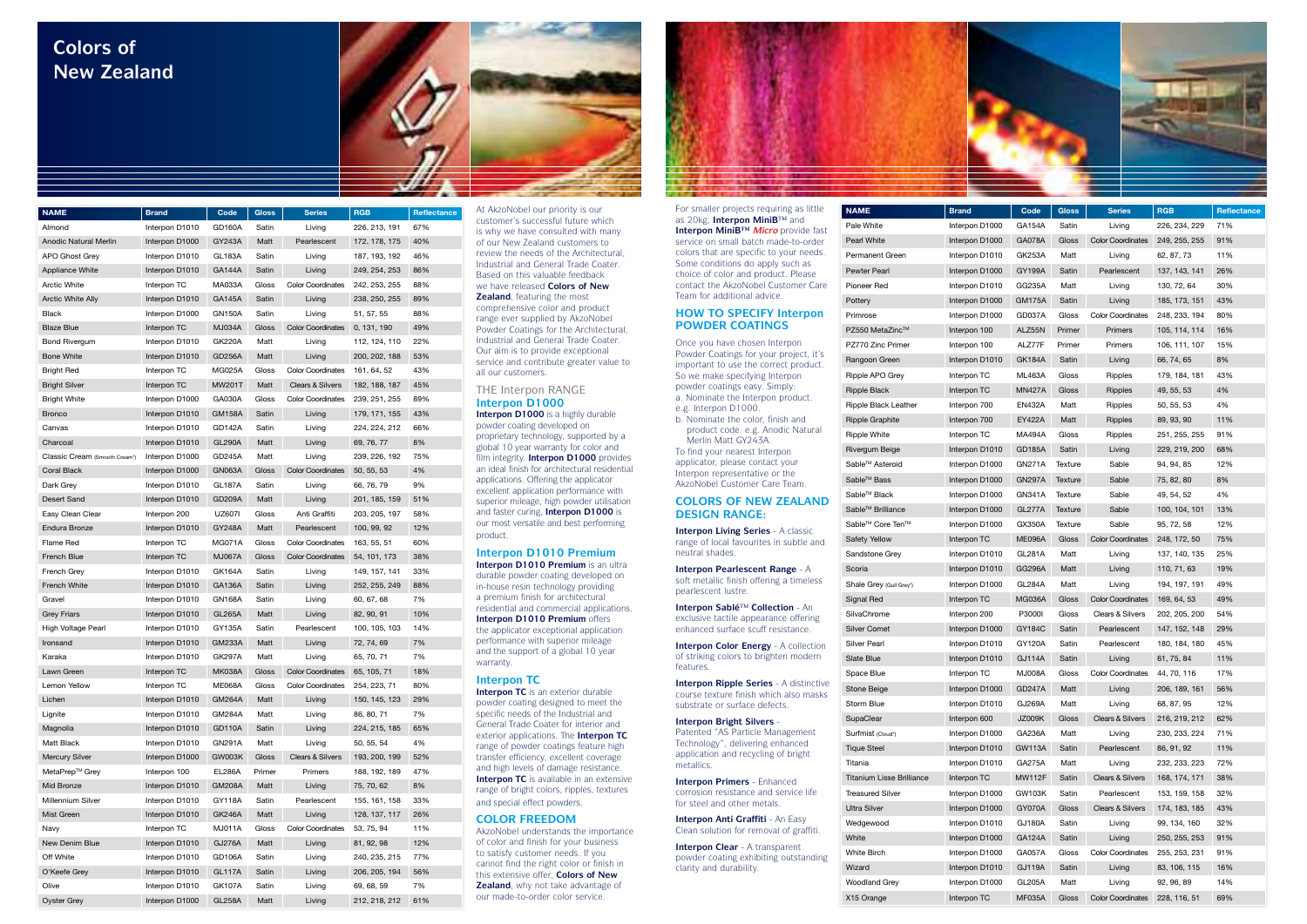- Colors displaying the orange color dot are not recommended for use where high UV exposure is likely.
- **Colors displaying the red color dot are for internal use only**
- Colors displaying the blue color dot are recommended to be over coated with SupaClear powder coating for exterior use or aggressive internal applications
- Colors displaying the green color dot are COLORSTEEL ® COORDINATE



Interpon **Winder Coatings** EVERY COLOR IS GREEN

Colors displayed on this color card are a guide only and have been matched as close as possible to Interpon production standards under daylight conditions. Due to the nature of the printing process some degree of color and gloss level variation may occur. Where more than one finish is available product color may vary. We recommend that you use production line prepared samples for final color selection or approval.

Titanium Lisse Brilliance ● Satin MW112F

> Easy Clean Clear Gloss UZ607

Mercury Silver Gloss GW003k

# COLOR FOR ARCHITECTURAL & INDUSTRIAL DESIGN





### **Interpon** LIVING SERIES

## **Interpon** PEARLESCENT RANGE

### **AkzoNobel CUSTOMER CARE TEAM**

**New Zealand** Tel: 0800 150 527 Fax: 09 828 1129 e: salesnz@interpon.com

www.interpon.co.nz

# **Interpon** SABLÉ™ COLLECTION

## **Interpon** COLOR COORDINATES

# **Interpon** RIPPLE SERIES

### **Interpon** CLEARS AND SILVERS

Silver Pearl Satin G

### **Interpon** PRIMERS **Interpon** ANTI GRAFFITI



SilvaChrome<br>
Gloss P300 loss P3000









**PZ770 Zinc Primer**<br>ALZ77F

Ultra Silver Gloss GY070A



Ripple APO Grey Gloss ML463A

Ripple Graphite Matt EY422A





Ripple Black Gloss MN427A





**Sablé™ Black**<br>Texture GN341A

Treasured Silver

Satin GW103K

Millenium Silver Satin GY118A

High Voltage Pearl Satin GY135A

Endura Bronze Matt GY248A



Anodic Natural Merlin Matt GY243A

| <b>Arctic White</b><br>Gloss MA033A        | <b>Bright White</b><br>Gloss GA030A    | <b>Pearl White</b><br>Gloss GA078A  | <b>White Birch</b><br>Gloss GA057A  | Primrose<br>Gloss GD037A            |                                    |
|--------------------------------------------|----------------------------------------|-------------------------------------|-------------------------------------|-------------------------------------|------------------------------------|
|                                            |                                        |                                     |                                     |                                     |                                    |
|                                            |                                        |                                     |                                     |                                     |                                    |
| <b>Lemon Yellow</b><br><b>Gloss ME068A</b> | Safety Yellow<br><b>C</b> Gloss ME096A | <b>X15 Orange</b><br>● Gloss MF035A | <b>Signal Red</b><br>● Gloss MG036A | <b>Bright Red</b><br>● Gloss MG025A | <b>Flame Red</b><br>Gloss MG071A   |
|                                            |                                        |                                     |                                     |                                     |                                    |
|                                            |                                        |                                     |                                     |                                     |                                    |
| <b>Blaze Blue</b><br>Gloss MJ034A          | <b>French Blue</b><br>Gloss MJ067A     | <b>Space Blue</b><br>Gloss MJ008A   | <b>Navy</b><br>Gloss MJ011A         | <b>Lawn Green</b><br>Gloss MK038A   | <b>Coral Black</b><br>Gloss GN063A |

| <b>Arctic White Ally</b><br>Satin GA145A | White<br>Satin GA124A                 | French White<br>Satin GA136A              | Classic Cream (Smooth Cream*)<br>● Matt GD245A | Magnolia<br>Satin GD110A          | O'Keefe Grey<br>Satin GL117A        |
|------------------------------------------|---------------------------------------|-------------------------------------------|------------------------------------------------|-----------------------------------|-------------------------------------|
|                                          |                                       |                                           |                                                |                                   |                                     |
| <b>Appliance White</b><br>Satin GA144A   | <b>Off White</b><br>Satin GD106A      | <b>Almond</b><br>Satin GD160A             | Stone Beige<br>Matt GD247A                     | Pottery<br>Satin GM175A           | <b>Bronco</b><br>Satin GM158A       |
|                                          |                                       |                                           |                                                |                                   |                                     |
| Surfmist (Cloud*)<br>• Matt GA236A       | Rivergum Beige<br>Satin GD185A        | <b>Desert Sand</b><br>Matt GD209A         | Lichen<br>Matt GM264A                          | <b>Pioneer Red</b><br>Matt GG235A | Lignite<br>• Matt GM284A            |
|                                          |                                       |                                           |                                                |                                   |                                     |
| <b>Titania</b><br>Matt GA275A            | <b>Canvas</b><br>Satin GD142A         | French Grey<br>Satin GK164A               | <b>Mist Green</b><br>Matt GK246A               | <b>Scoria</b><br>Matt GG296A      | <b>Mid Bronze</b><br>Matt GM208A    |
|                                          |                                       |                                           |                                                |                                   |                                     |
| <b>Pale White</b><br>Satin GA154A        | <b>Bone White</b><br>Matt GD256A      | Bond Rivergum (Rivergum)<br>• Matt GK220A | <b>Permanent Green</b><br>Matt GK235A          | Rangoon Green<br>Satin GK184A     | Olive<br>Satin GK107A               |
|                                          |                                       |                                           |                                                |                                   |                                     |
| Oyster Grey<br>Matt GL258A               | Wedgewood<br>Satin GJ180A             | <b>Wizard</b><br>Satin GJ119A             | <b>Storm Blue</b><br>Matt GJ269A               | <b>Slate Blue</b><br>Satin GJ114A | Dark Grey<br>Satin GL187A           |
|                                          |                                       |                                           |                                                |                                   |                                     |
| Shale Grey (Gull Grey*)<br>● Matt GL284A | <b>APO Ghost Grey</b><br>Satin GL183A | <b>New Denim Blue</b><br>Matt GJ276A      | Grey Friars<br>• Matt GL265A                   | Charcoal<br>Matt GL290A           | Karaka<br>Matt GK297A               |
|                                          |                                       |                                           |                                                |                                   |                                     |
| Sandstone Grey<br>• Matt GL281A          | <b>Woodland Grey</b><br>Matt GL205A   | Ironsand<br>• Matt GM233A                 | <b>Gravel</b><br>Satin GN168A                  | <b>Black</b><br>Satin GN150A      | Matt Black (Ebony)<br>• Matt GN291A |